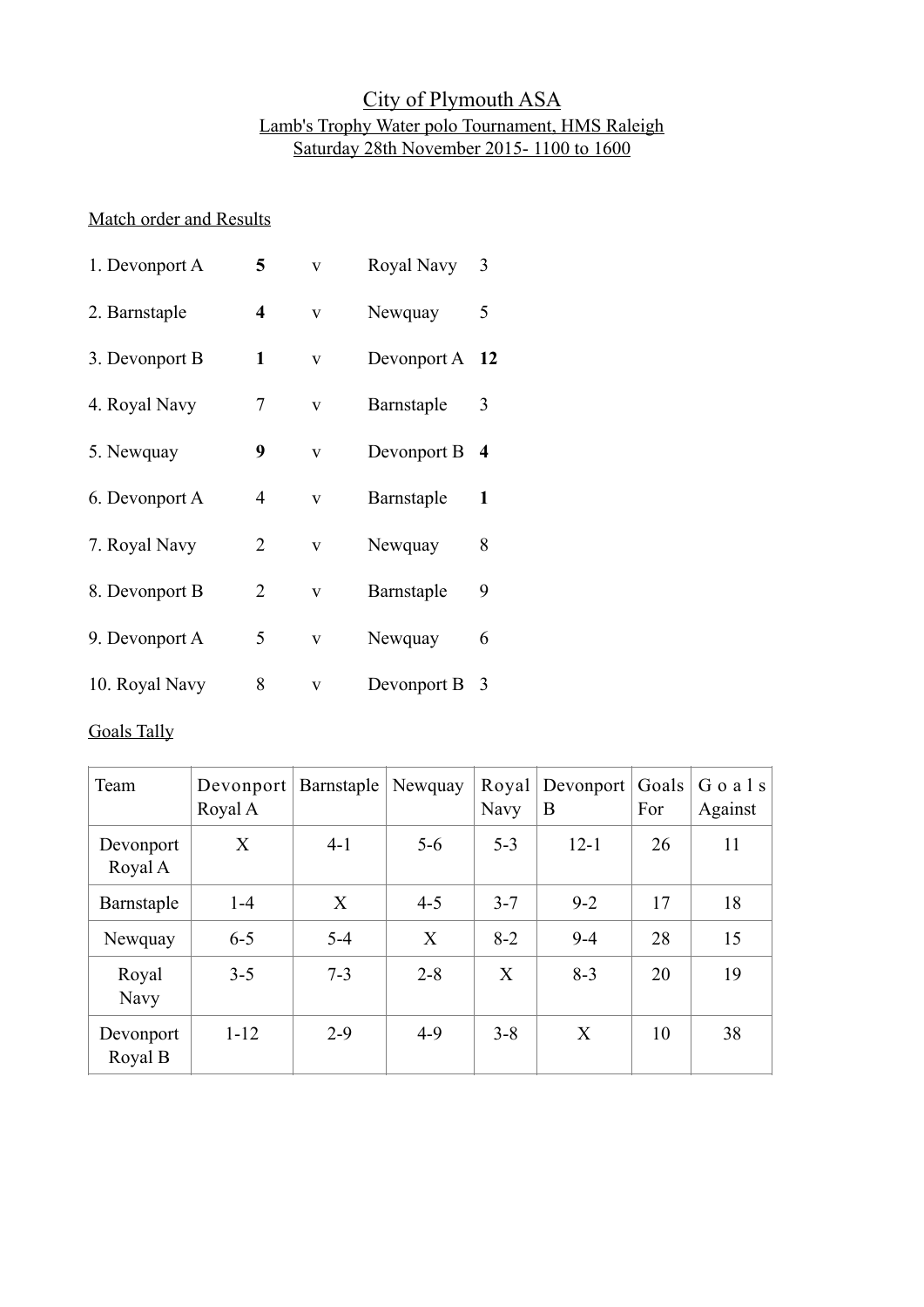Points Totals Win=2 Draw=1 Lose=0

Newquay 8 Devonport A 6 Royal Navy 4 Barnstaple 2 Devonport B 0

**Tournament Winners** Newquay

**Runners Up** Devonport Royal

**City of Plymouth ASA Player of the Tournament** Max Edwards (Devonport)

(to be awarded to a City of Plymouth ASA club member)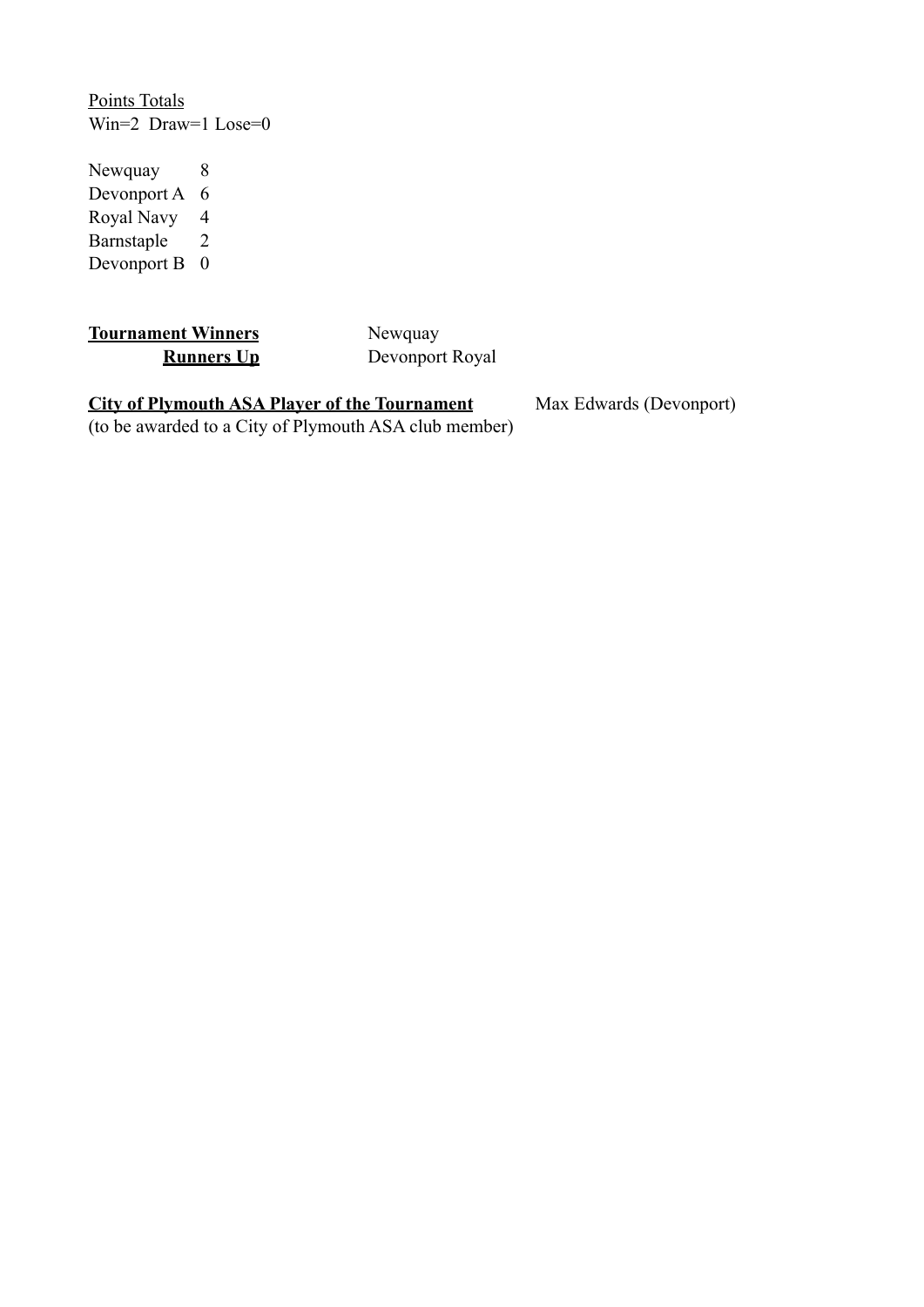## Lamb's Trophy 2015 Report

After a bit of trouble getting all the players through HMS Raleigh gate, and escorted to the pool it was time to begin the Lamb's Trophy Water polo tournament 2015. The first match Devonport Royal A versus the Royal Navy, and within the first 30 secs the Navy acceded a major foul, leaving Devonport the perfect opportunity to score their first goal. After Devonport scored another goal the Navy pulled their trunks up and managed to slip a goal past Devonport's keeper. The match followed with each team taking it in turns to score. Final score 5-3 to Devonport.

Second match Barnstaple v Newquay and Barnstaple went out a little too hard acceding two major fouls in the first two minutes, although Newquay only managed to score off the latter. After letting another goal in, Barnstaple fought back to bring the score back even, and from then on each team took it in turns to score and get sent out, although Newquay managed to score the final and winning goal to make the score 4-5 to Newquay at the final whistle.

The third match was between Devonport Royal A and a mix of Devonport and Navy players (and coach) to make up another team, Devonport B team. Unfortunately Devonport B team turned out to be just that and despite a valiant effort they only managed to get one goal past the more experienced Devonport A team. Final score 12-1 to Devonport Royal A.

Having only seven players and losing one of them to the Navy for the fourth match, Barnstaple managed to borrow a couple of players from Newquay. Although when their goalie got sent out at the beginning of the match it allowed the Navy to get ahead from the start. Up to the half time whistle each team scored one after the other; after that Barnstaple allowed Steve Winterbach one of the RN's South African players to dominate the game and score four goals in this half with them only managing to score one more. Final score 7-3 to the Royal Navy.

Fifth match Newquay v Devonport B, and Devonport B put up a much more convincing performance, for although they did concede the first goal they soon brought the score back level before Newquay got themselves together and scored a further four goals before half time. From then on it was evident that Newquay were going to take the win, but Devonport B refused to give up and put three goals past the Newquay keeper before the final whistle. Final score 9-4 to Newquay.

In the sixth match Barnstaple felt the lack of a substitute against a full Devonport A team, however they managed to make Devonport work for every goal, and would have done much better if they'd managed to keep seven players in the water, as Devonport A took advantage of every man up possession presented to them. Final score 4-1 to Devonport A.

The first minute of the seventh game obviously put the RN team too much at ease for although they scored the first goal against Newquay that only proved to wake them up, and they retaliated with four in return before half time. The second half didn't prove much better for the RN, again they managed to get the ball past Newquay's keeper , and again Newquay retaliated with another four, one a penalty given away in the last minute. Final score 8-2 to Newquay.